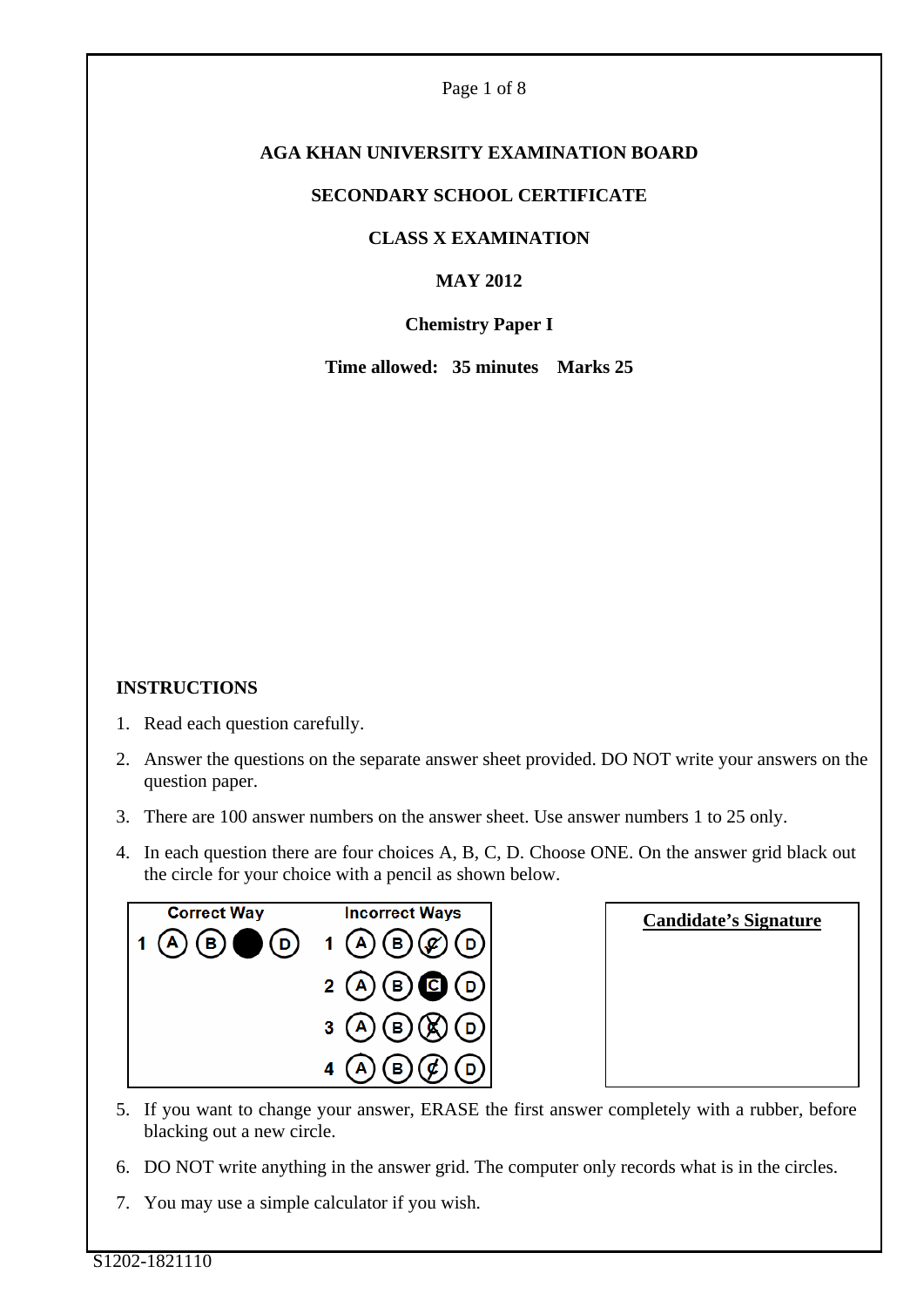1. Which of the following two concentrations when changed will cause the equilibrium to shift to the left?

Page 2 of 8

 $BiCl_3 + H_2O \Longleftrightarrow BiOCl + 2HCl$ 

- A. Decrease [H<sub>2</sub>O], increase [BiOCl]
- B. Increase  $[H_2O]$ , increase  $[HCl]$ <br>C. Decrease  $[BiCl_3]$ , decrease  $[BiCl]$
- Decrease [BiCl<sub>3</sub>], decrease [BiOCl]
- D. Increase  $[BiCl_3]$ , decrease  $[HCl]$
- 2. What will be the unit of  $K_c$  for the given reaction?

$$
N_{2(g)} + 3H_{2(g)} \xrightarrow{\longrightarrow} 2NH_{3(g)}
$$

- A. moles dm-3
- B. moles<sup>-1</sup> dm<sup>-3</sup>
- C. moles<sup>-2</sup> dm<sup>-4</sup>
- D. moles<sup>-2</sup> dm<sup>+6</sup>
- 3. What volume of 1 M H<sub>2</sub>SO<sub>4</sub> is needed to neutralize  $25 \text{ cm}^3$  of 0.5 M calcium hydroxide?  $(Hint:Ca(OH)<sub>2</sub> + H<sub>2</sub>SO<sub>4</sub> \rightarrow CaSO<sub>4</sub> + 2H<sub>2</sub>O)$ 
	- A.  $6.25 \text{ cm}^3$
	- B.  $12.5 \text{ cm}^3$
	- C.  $16 \text{ cm}^3$
	- D.  $25 \text{ cm}^3$
- 4. The given figure shows addition of potassium carbonate to dilute hydrochloric acid until no more could be dissolved in it, even on heating.



Which of the following results will be observed in figures  $(X)$  and  $(Z)$ ?

|    | Carbon monoxide bubbles off               | Litmus paper turns red |
|----|-------------------------------------------|------------------------|
| Β. | Carbon dioxide bubbles off                | No change              |
|    | Hydrogen bubbles off                      | Litmus paper turns red |
|    | Hydrogen carbonate bubbles of   No change |                        |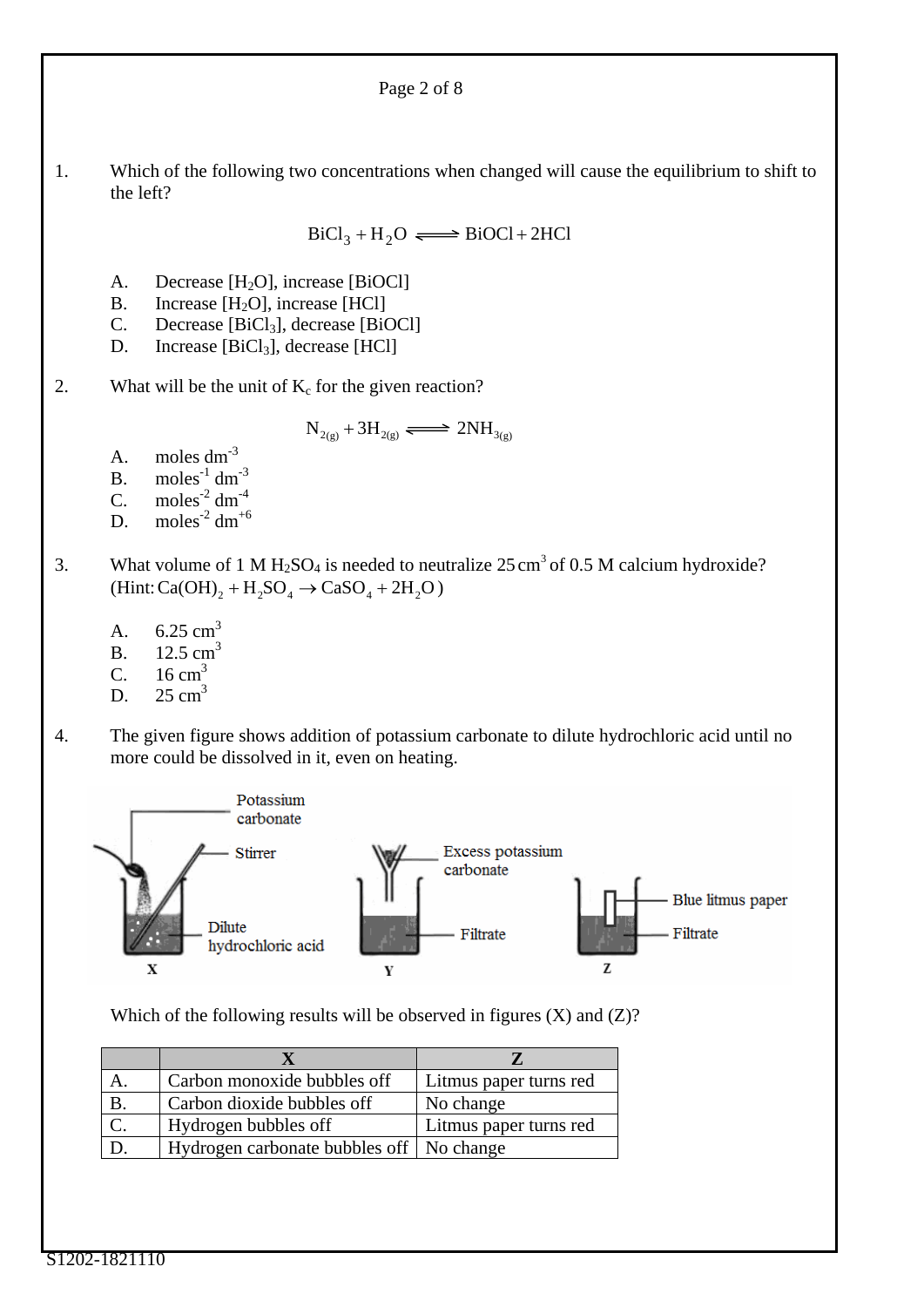5. Organic compounds have X bonding; therefore they exhibit Y electrical conductivity both in fused state and in solution form.

Page 3 of 8

Which of the following correctly identifies X and Y?

|    | Ionic    | Poor |
|----|----------|------|
|    | Metallic | Good |
| J. | Covalent | Poor |
|    | Ionic    | Good |

6. Which of the following shows the molecular formula of pent-l-ene?

- A.  $C_5H_{12}$
- $B. C_5H_{10}$
- $C. \qquad C_5H_8$
- D.  $C_5H_6$

7. The molecular mass of two consecutive members in a homologous series differs by

- A. 10 units.
- B. 12 units.
- $C = 14 \text{ units}$
- D. 16 units.
- 8. Which of the following statements is correct for the given compounds?



- A. Both are isomers of each other.
- B. Both show different molecular formula.
- C. Both possess different chemical properties.
- D. Both belong to different homologous series.

9. Which of the following is the name of the given compound according to IUPAC system?

 $CH_3$   $CH \longrightarrow CH \longrightarrow CH_2$   $CH_2$   $CH_3$  $CH<sub>2</sub>$  $CH<sub>3</sub>$ 

- A.  $5, 5$  dimethyl 2 pentene
- B.  $5 \text{methyl} 2 \text{hexene}$
- C.  $2 \text{methyl} 4 \text{hexene}$
- D.  $1, 1$  dimethyl 3 pentene

PLEASE TURN OVER THE PAGE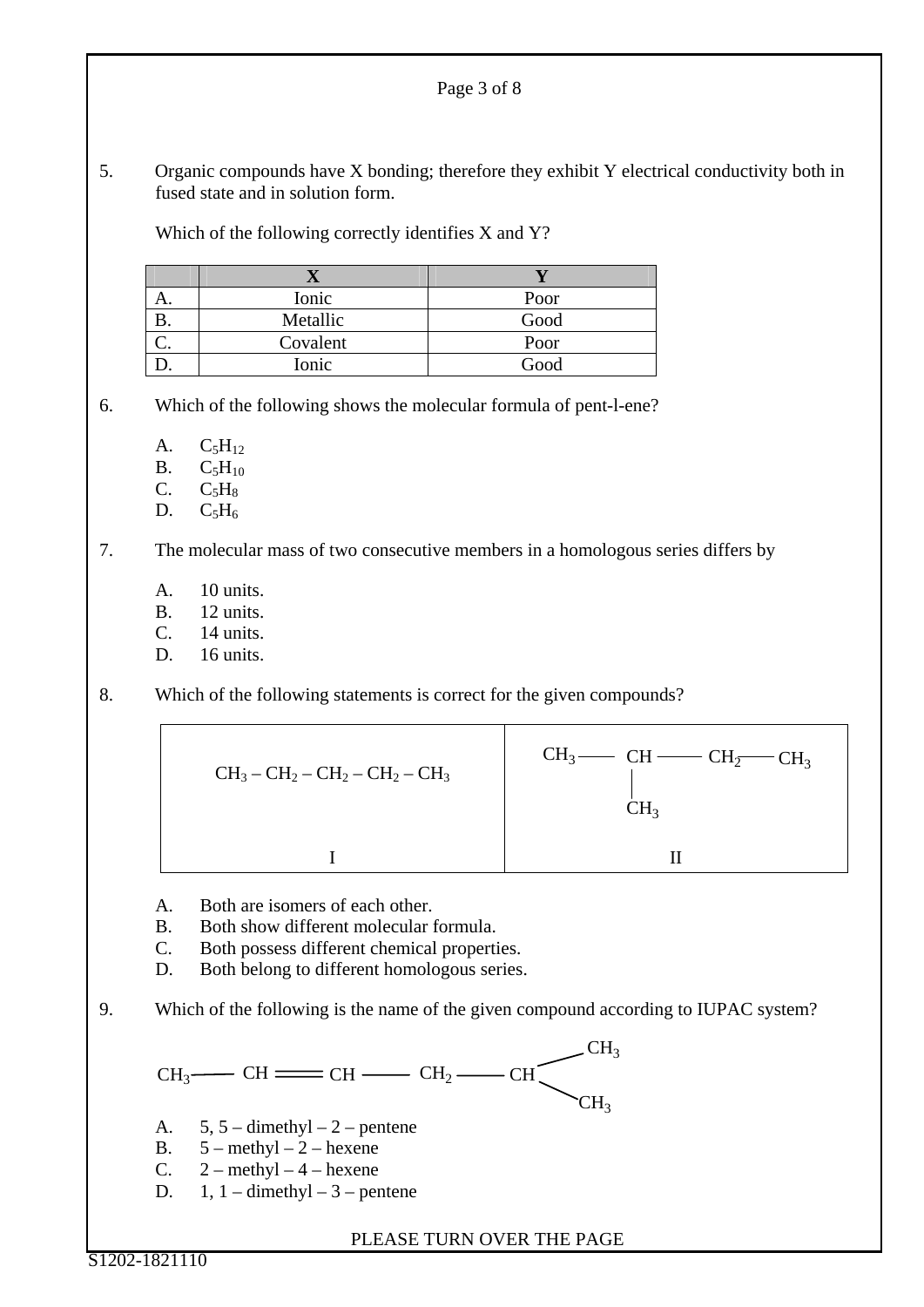Page 4 of 8 10. Which of the given characteristics of methane is considered important when it is used as a fuel? A. It is a gas. B. It is odourless. C. It has a low boiling point. D. It burns exothermically. 11. When ethanol vapours are passed over hot aluminium oxide, it gives off mineral wool A. hydrogen. aluminium oxide soaked in ethanol B. ethane. C. ethene.  $\mathcal{P}$ D. ethyne. heat 12. Which of the following is burnt in air to produce a smoky luminous oxy-acetylene flame? A. Methane B. Butyne C. Ethyne D. Ethanol 13. Which of the following pairs is of disaccharides? A. Lactose and sucrose B. Glucose and lactose C. Sucrose and fructose D. Fructose and lactose 14. Which of the following does NOT denature proteins? A. Heat B. Water C. Vinegar D. Ethanol 15. Which of the following statements shows the significance of nucleic acid? A. It acts as an energy reservoir. B. It works as a carrier of oxygen. C. It directs the synthesis of proteins. D. It removes excess water from the cell. 16. Which of the following substances acts as enzymes in the human body? A. Fats B. Proteins C. Minerals D. Carbohydrates

S1202-1821110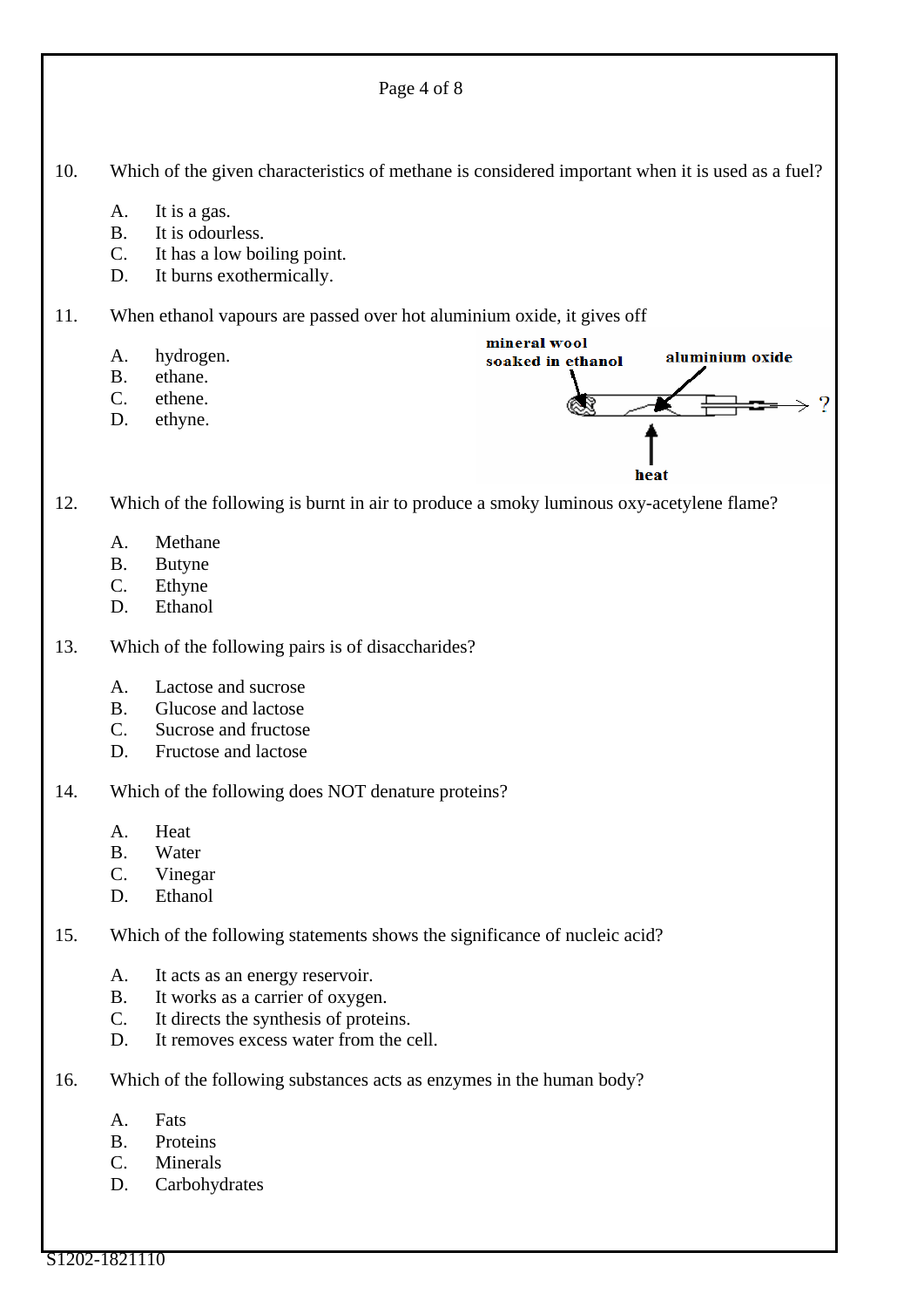|     |                                                                                                                      | Page 5 of 8                                                                                                                                                                                |
|-----|----------------------------------------------------------------------------------------------------------------------|--------------------------------------------------------------------------------------------------------------------------------------------------------------------------------------------|
| 17. |                                                                                                                      | Which of the following processes reduces carbon dioxide gas from the atmosphere?                                                                                                           |
|     | A.<br><b>B.</b><br>$C_{\cdot}$<br>D.                                                                                 | Nitrification<br>Denitrification<br>Photosynthesis<br>Polymerization                                                                                                                       |
| 18. | Which of the following chemical equations shows the formation of ozone?                                              |                                                                                                                                                                                            |
|     | A.<br>D.                                                                                                             | $O_2 + O_2 \rightarrow O_3$<br>B. $Q+Q_2 \rightarrow 2Q_3$<br>C. $Q + 2Q_2 \rightarrow 2Q_3$<br>$2O+2O_2 \rightarrow 2O_3$                                                                 |
| 19. | Ozone is used as a bleaching agent because it                                                                        |                                                                                                                                                                                            |
|     | А.<br><b>B.</b><br>$\mathbf{C}$ .<br>D.                                                                              | is an allotropic form of oxygen.<br>has high boiling point.<br>releases atomic oxygen.<br>sterilizes water.                                                                                |
| 20. | Which of the following statements describe the survival of fish and other organisms under<br>frozen water in a lake? |                                                                                                                                                                                            |
|     | I.<br>П.<br>III.<br>IV.                                                                                              | Ice acts as an insulator.<br>Frozen water has maximum density.<br>Fish adapt themselves according to the temperature.<br>There is uniform distribution of gases and nutrients in the lake. |

- A. I and II
- B. II and III
- C. III and IV
- D. I and IV
- 21. Which of the following describes the term sterilization?
	- A. Removal of odour
	- B. Removal of turbidity<br>C. Elimination of colour
	- Elimination of colour
	- D. Elimination of pathogenic bacteria
- 22. Na<sub>2</sub>CO<sub>3</sub> removes hardness of water by precipitating the impurities in the form of
	- A. carbonates.
	- B. bicarbonates.
	- C. oxalates.
	- D. sulphates.

PLEASE TURN OVER THE PAGE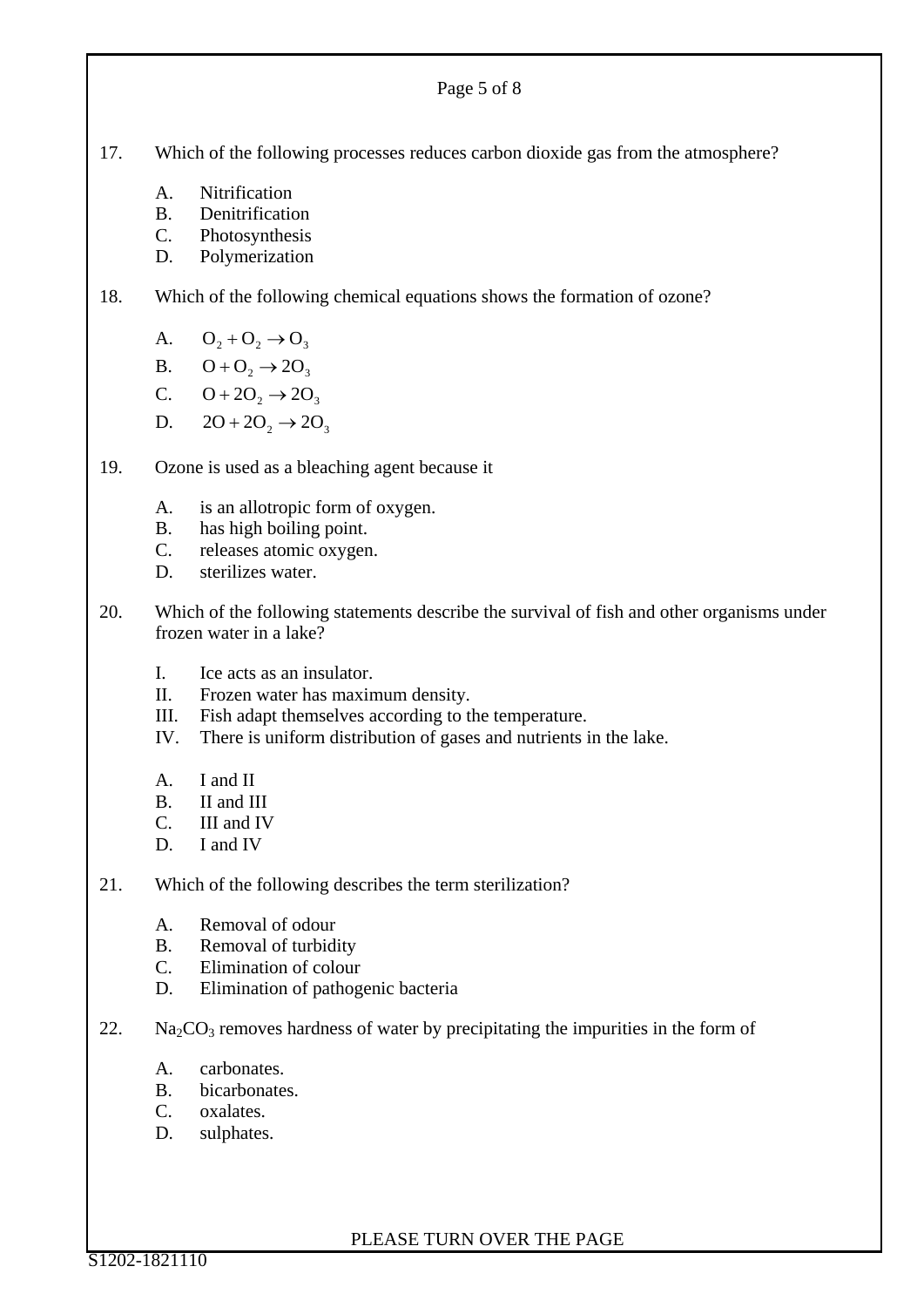23. Which of the following products is obtained when carbon monoxide reacts with iron (III) oxide in the blast furnace?

Page 6 of 8

- A. Fe
- B. FeO
- C. Fe<sub>2</sub>O<sub>3</sub><br>D. Fe<sub>3</sub>O<sub>4</sub>
- $Fe<sub>3</sub>O<sub>4</sub>$

24. Which of the following is identified as the first step in the refining process of crude oil?

- A. Boiling
- B. Heating
- C. Evaporation
- D. Neutralization
- 25. Which of the following chemicals is added to lower the melting point of the mixture in aluminium extraction?
	- A.  $Al_2O_3$
	- B.  $Na<sub>3</sub>AlF<sub>6</sub>$ <br>C.  $NaAlO<sub>2</sub>$
	- $NaAlO<sub>2</sub>$
	- D.  $CaF<sub>2</sub>$

#### END OF PAPER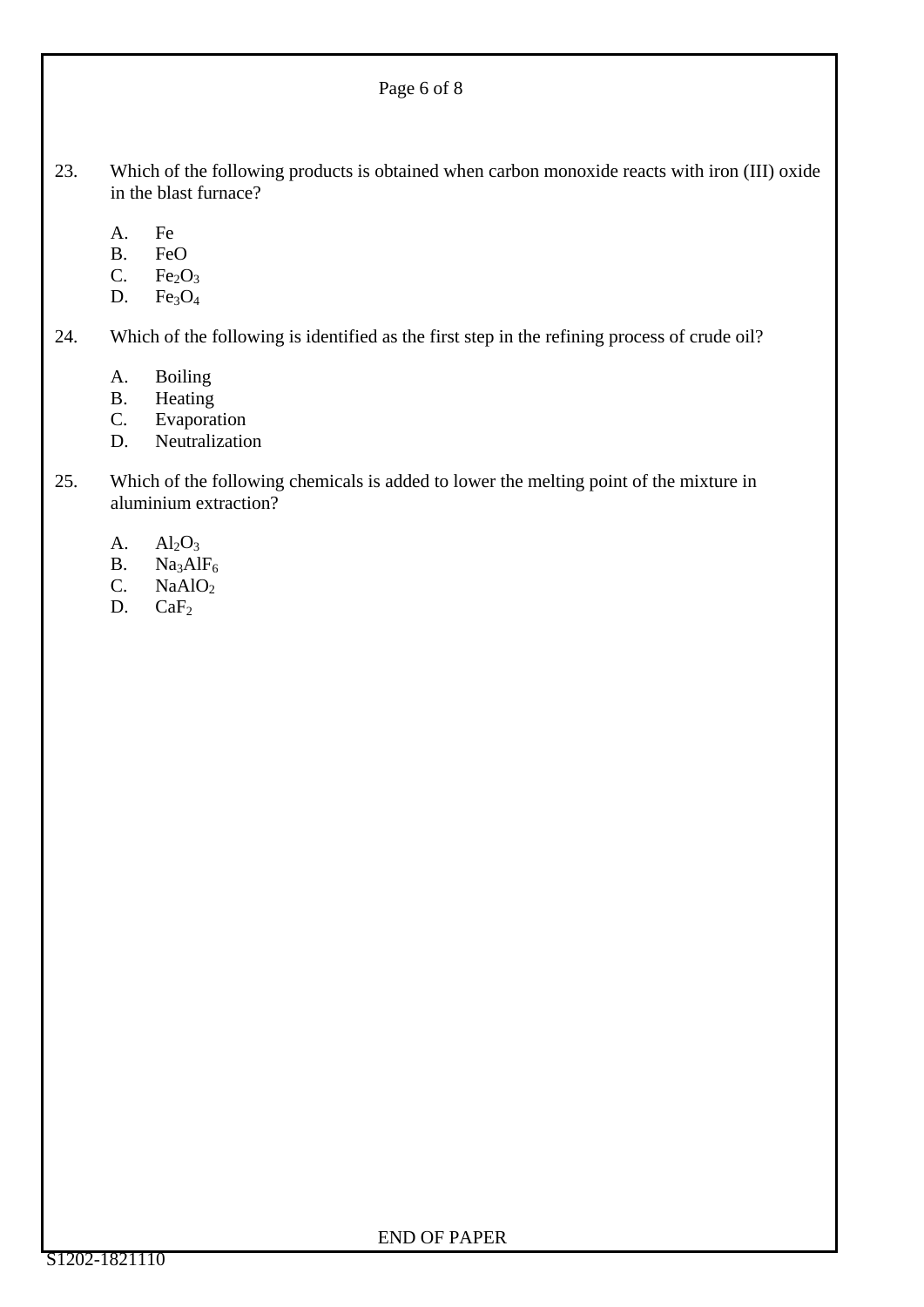